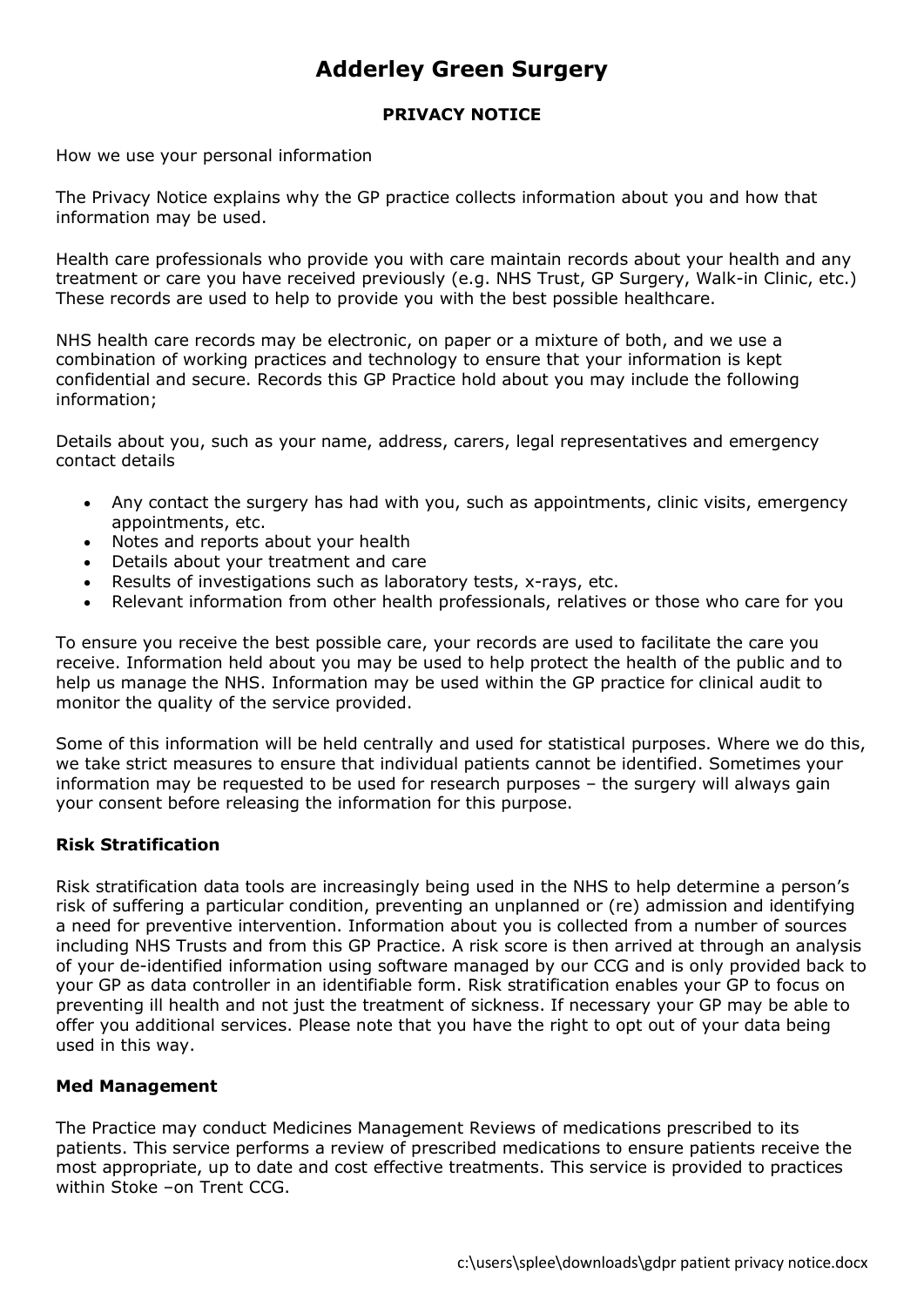How do we maintain the confidentiality of your records?

We are committed to protecting your privacy and will only use information collected lawfully in accordance with:

- Data Protection Act 1998 and General Data Protection Regulation 2016
- Human Rights Act 1998
- Common Law Duty of Confidentiality
- Health and Social Care Act 2012
- NHS Codes of Confidentiality, Information Security and Records Management
- Information: To share or not to share review

Every member of staff who works for an NHS organisation has a legal obligation to keep information about you confidential.

We will only ever use or pass on information about you if others involved in your care have a genuine need for it. We will not disclose your information to any third party without your permission unless there are exceptional circumstances (i.e. life or death situations), where the law requires information to be passed on and/or in accordance with the new information sharing principle following Dame Fiona Caldicott's information sharing review (information to share to not to share) where "The duty to share information can be as important as the duty to protect patient confidentiality". This means that health and social care professionals should have the confidence to share information in the best interests of their patients within the framework set out be the Caldicott principles. They should be supported by the policies of their employers, regulators and professional bodies.

# Who are our partner organisations?

We may also have to share your information, subject to strict agreements on how it will be used, with the following organisations;

- NHS Trusts / Foundation Trusts
- GP's
- NHS Commissioning Support Units
- Independent Contractors such as dentists, opticians, pharmacists
- Private Sector Providers
- Voluntary Sector Providers
- Ambulance Trusts
- Clinical Commissioning Groups
- Social Care Services
- Health and Social Care Information Centre (HSCIC)
- Local Authorities
- Education Services
- Fire and Rescue Services
- Police and Judicial Services
- Voluntary Sector Providers
- Private Sector Providers
- Other ' data processors' which you will be informed of

You will be informed who your data will be shared with and in some cases asked for explicit consent for this to happen when this is required.

# Access to personal information

You have to right under the Data Protection Act 1998 to request access to view or to obtain copies of what information the surgery holds about you and have it amended should it be inaccurate. In order to request this, you need to do the following: